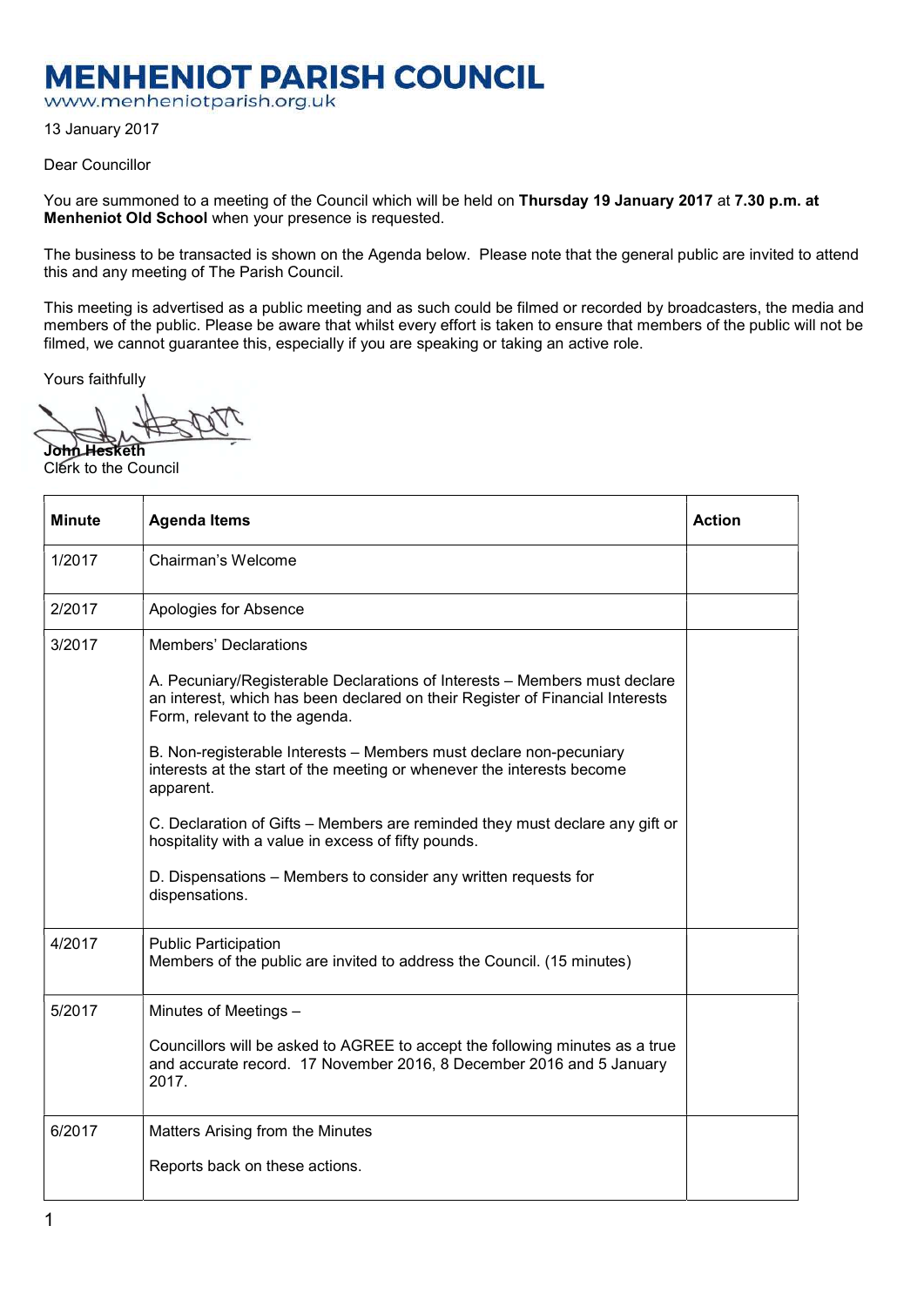|        | A                                                         |                                                                      | Hedge cutting at Hartmede and allotments (JT)                                                                                                                                                                                                                                                     |              |        |                |  |
|--------|-----------------------------------------------------------|----------------------------------------------------------------------|---------------------------------------------------------------------------------------------------------------------------------------------------------------------------------------------------------------------------------------------------------------------------------------------------|--------------|--------|----------------|--|
|        | B                                                         | Maintenance of stiles (PS)                                           |                                                                                                                                                                                                                                                                                                   |              |        |                |  |
|        | С                                                         | Public nuisance around Hartmeade (TC)                                |                                                                                                                                                                                                                                                                                                   |              |        |                |  |
| 7/2017 | <b>Planning Matters</b><br>A<br>finalised: none received. |                                                                      | To agree the parish council's response to Cornwall Council<br>consultations on new planning applications received before the agenda was                                                                                                                                                           |              |        |                |  |
|        | B                                                         | meeting. Information only. none received.                            | Any applications received by Cornwall Council by the time of the                                                                                                                                                                                                                                  |              |        |                |  |
|        | C<br>only:                                                |                                                                      | Planning applications approved by Cornwall Council - Information                                                                                                                                                                                                                                  |              |        |                |  |
|        |                                                           | 21.11.2016 PA16/08220 APPROVED<br>Applicant: Trehawke Solar Ltd      | Location: Land At Trehawke Barton Blunts Liskeard Cornwall PL14 3RH<br>Proposal: Variation of condition 11 attached to planning approval<br>PA12/11024 (construction of solar photovoltaic park with attendant<br>infrastructure) to allow the potential for the solar farm to operate until 2050 |              |        |                |  |
|        |                                                           | 25.11.2016 PA16/09695 APPROVED<br>Applicant: Miss Mary Wakeham       | Location: 9 Mews Court Mine Hill Menheniot Liskeard Cornwall<br>Proposal: Install uPVC double glazed window to the exterior wall.                                                                                                                                                                 |              |        |                |  |
|        | D                                                         | the applicant. Information only: None.                               | Planning applications refused by Cornwall Council or withdrawn by                                                                                                                                                                                                                                 |              |        |                |  |
|        | Ε                                                         | <b>Planning Appeals: None</b>                                        |                                                                                                                                                                                                                                                                                                   |              |        |                |  |
|        | F                                                         |                                                                      | Cornwall Planning Partnership. Report from Clerk.                                                                                                                                                                                                                                                 |              |        |                |  |
|        | G                                                         | Pre Application Protocol<br>submitted (report previously circulated) | Councillors will be asked to adopt guidelines that will set out how it may<br>manage applications for advice prior to a planning application being                                                                                                                                                |              |        |                |  |
|        | H                                                         |                                                                      | Update on Planning Application PA16/10387 Mr Callum Campbell.                                                                                                                                                                                                                                     |              |        |                |  |
| 8/2017 | <b>Financial Matters</b>                                  |                                                                      |                                                                                                                                                                                                                                                                                                   |              |        |                |  |
|        | A                                                         |                                                                      | Accounts for Payment - Schedule 2016/17 - Period 9- Members are<br>to consider the payment schedule and agree payment.                                                                                                                                                                            |              |        |                |  |
|        | <b>Payments Schedule</b>                                  |                                                                      | Dec 2016                                                                                                                                                                                                                                                                                          | Period       | 9      |                |  |
|        | <b>Date</b>                                               | Payee                                                                | <b>Description</b>                                                                                                                                                                                                                                                                                | CQ           |        | £              |  |
|        | 19/01/2017                                                | <b>Rob Craig</b>                                                     | Maintenance                                                                                                                                                                                                                                                                                       | 1662         | £      | 55.00          |  |
|        | 19/01/2017<br>19/01/2017                                  | Jerry Tucker<br>John Hesketh                                         | Cable lead<br><b>Expenses</b>                                                                                                                                                                                                                                                                     | 1663<br>1664 | £<br>£ | 11.08<br>38.50 |  |
|        | 19/01/2017                                                | Prydis                                                               | Payroll processing                                                                                                                                                                                                                                                                                | 1665         | £      | 87.60          |  |
|        | 31/01/2017                                                | John Hesketh                                                         | Salary                                                                                                                                                                                                                                                                                            | 1666         | £      | 586.58         |  |
|        |                                                           |                                                                      |                                                                                                                                                                                                                                                                                                   |              |        |                |  |
|        |                                                           |                                                                      |                                                                                                                                                                                                                                                                                                   |              |        |                |  |
|        |                                                           |                                                                      |                                                                                                                                                                                                                                                                                                   |              |        |                |  |
|        |                                                           |                                                                      |                                                                                                                                                                                                                                                                                                   |              |        |                |  |
|        | All cheque payments today                                 |                                                                      |                                                                                                                                                                                                                                                                                                   |              | £      | 778.76         |  |
|        | В                                                         |                                                                      | Direct Bank Payment & Receipts. For information.                                                                                                                                                                                                                                                  |              |        |                |  |